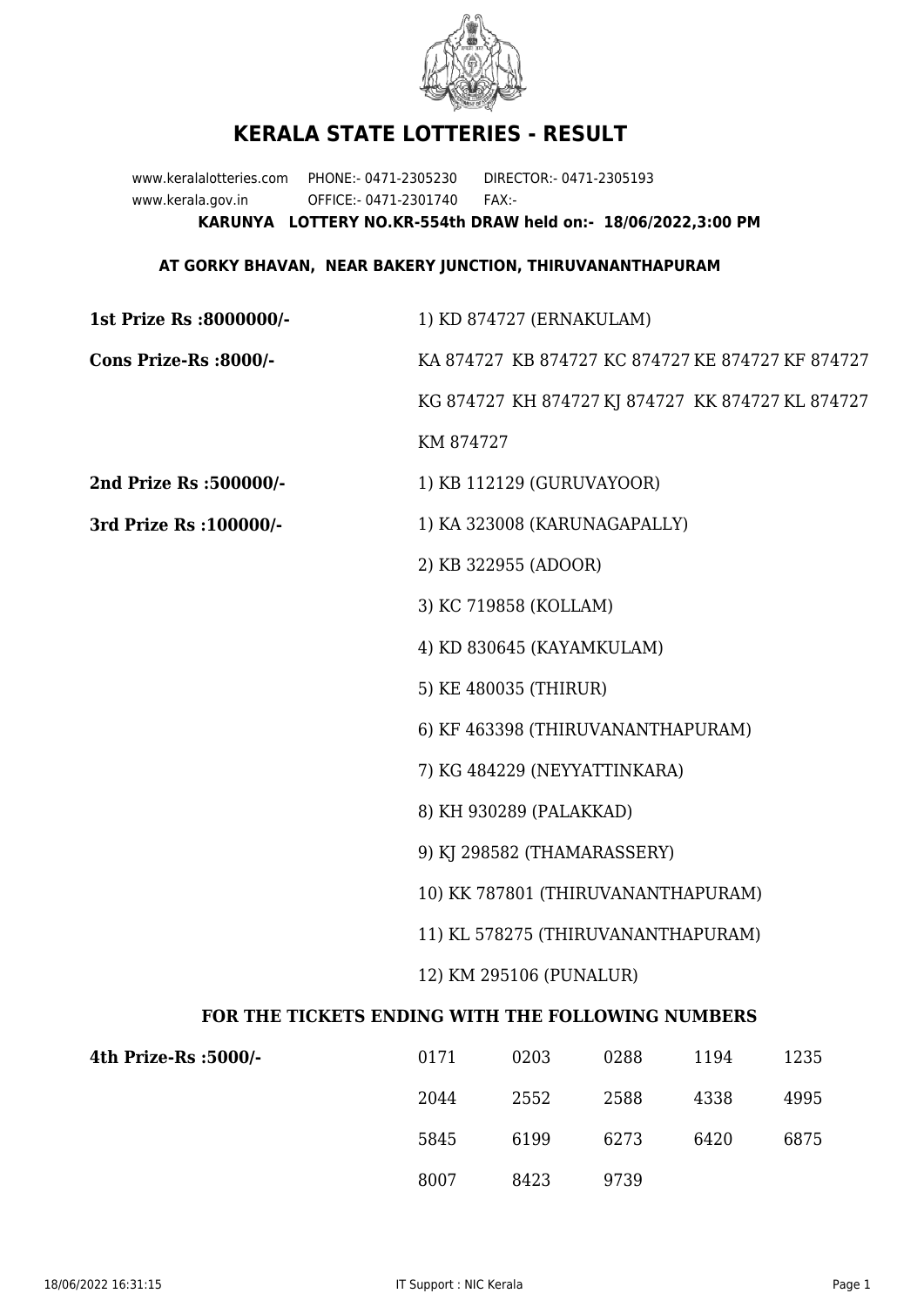| 5th Prize-Rs : 2000/- | 0374 | 0599 | 1654 | 2694 | 2900 |
|-----------------------|------|------|------|------|------|
|                       | 5763 | 5980 | 6102 | 8672 | 8964 |
| 6th Prize-Rs : 1000/- | 0142 | 0164 | 1840 | 3452 | 4043 |
|                       | 4579 | 4864 | 5951 | 6587 | 6912 |
|                       | 6976 | 7062 | 7919 | 9915 |      |
| 7th Prize-Rs : 500/-  | 0250 | 0523 | 1078 | 1365 | 1366 |
|                       | 1596 | 1630 | 1722 | 2198 | 2357 |
|                       | 2595 | 2729 | 2793 | 2893 | 2946 |
|                       | 3048 | 3096 | 3210 | 3274 | 3414 |
|                       | 3486 | 3519 | 3565 | 4026 | 4479 |
|                       | 4552 | 4722 | 4850 | 4860 | 4999 |
|                       | 5069 | 5173 | 5180 | 5325 | 5598 |
|                       | 5696 | 5721 | 5831 | 5873 | 6130 |
|                       | 6142 | 6200 | 6235 | 6332 | 6457 |
|                       | 6493 | 6583 | 6720 | 7007 | 7141 |
|                       | 7332 | 7380 | 7652 | 7773 | 7844 |
|                       | 8096 | 8287 | 8390 | 8410 | 8411 |
|                       | 8451 | 8462 | 8524 | 8526 | 8547 |
|                       | 8636 | 8732 | 8860 | 9003 | 9042 |
|                       | 9158 | 9224 | 9328 | 9335 | 9462 |
|                       | 9540 | 9585 | 9618 | 9649 | 9738 |
| 8th Prize-Rs : 100/-  | 0105 | 0247 | 0258 | 0308 | 0391 |
|                       | 0485 | 0565 | 0628 | 0667 | 0675 |
|                       | 0688 | 0709 | 0743 | 0941 | 1081 |
|                       | 1113 | 1458 | 1476 | 1547 | 1834 |
|                       | 1865 | 1969 | 1990 | 1995 | 2231 |
|                       | 2367 | 2456 | 2466 | 2559 | 2572 |
|                       | 2696 | 2750 | 2759 | 2784 | 2792 |
|                       | 2797 | 2871 | 2925 | 2999 | 3012 |